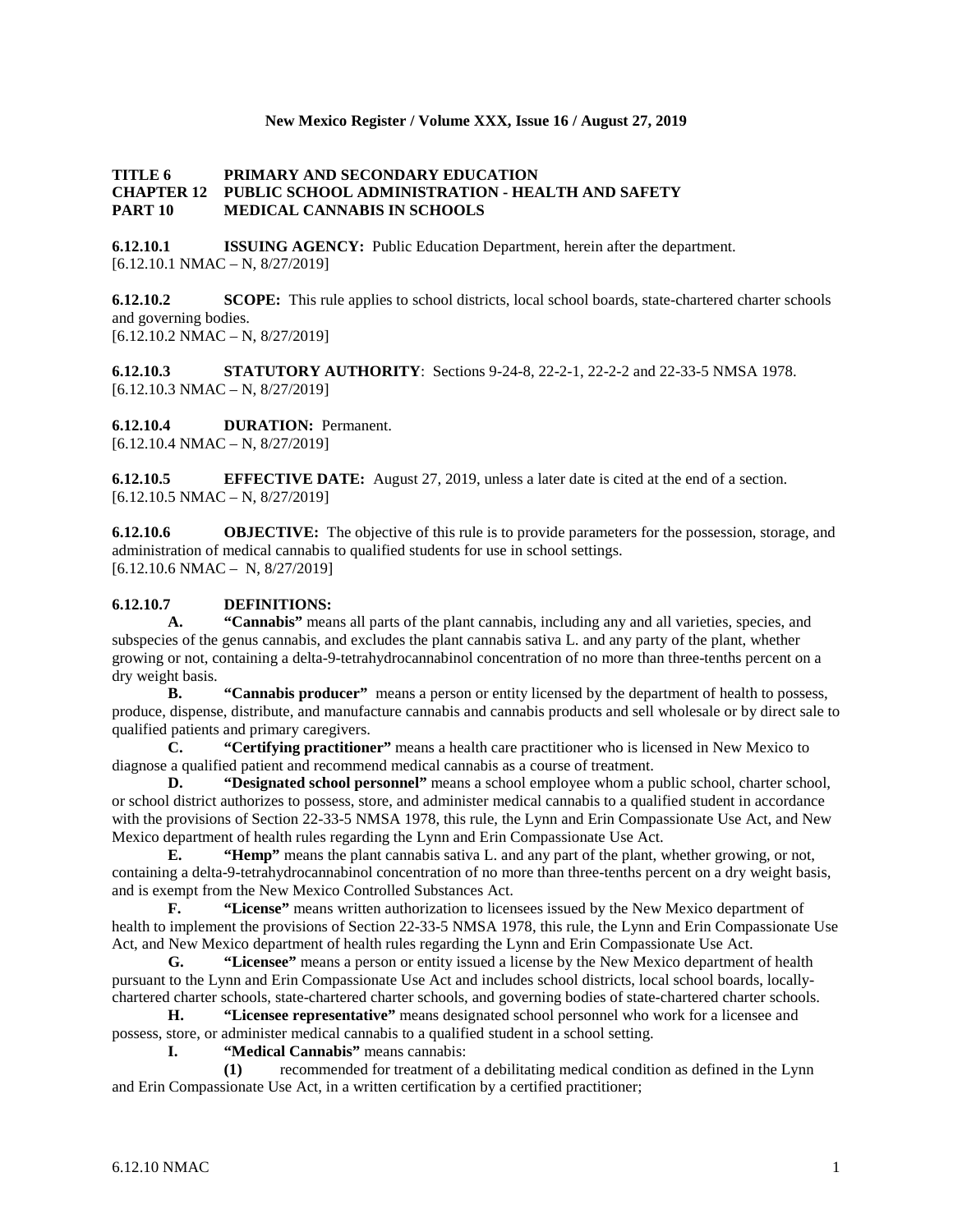**(2)** dispensed by a cannabis producer that has received approval from the New Mexico department of health to conduct sales of medical cannabis;

- **(3)** is in the form of a capsule, extract, or concentrate to be ingested through the mouth that:
	- **(a)** may be safely divided into measurable doses;
	- **(b)** is not an aerosol product consumable through smoking or in particulate form as

a vapor or by burning;

- **(c)** is not a food or beverage product;
- **(d)** is not a salve, balm, or other topical product;
- **(e)** does not require refrigerated storage; and
- **(4)** is provided to a school in package or container clearly labeled with:
	- **(a)** the student's name and date of birth; and
	- **(b)** the dosage allotment.
- **J. "Primary caregiver"** means a parent or legal guardian.<br>**K. "Oualified patient"** means a person who has:

**K. "Qualified patient"** means a person who has:

- **(1)** been diagnosed by a certifying practitioner;
- **(2)** received written certification from a certifying practitioner; and
- **(3)** is currently enrolled in the New Mexico department of health's medical cannabis

program and has received a current and valid registry identification card pursuant to the Lynn and Erin Compassionate Use Act.

**L. "Qualified student"** means a student who demonstrates evidence to the school that the student is authorized as a qualified patient pursuant to the Lynn and Erin Compassionate Use Act to carry and use medical cannabis.

**M. "Self-administering"** means the ingestion of medical cannabis by a qualified student without the presence of a primary caregiver or designated school personnel in a school setting.

**N. "School"** means a public school, including a charter school.<br>**O. "School setting"** means any of the following locations during

- **"School setting"** means any of the following locations during a school day:
	- **(1)** a school building;
- **(2)** a school bus used within the state during, in transit to, or in transit from a schoolsponsored activity;

**(3)** a public vehicle used within the state during, in transit to, or in transit from a schoolsponsored activity in the state; or

**(4)** a public site in the state where a school-sponsored activity takes place.

**P. "Written certification"** means a statement written by a qualified student's certifying practitioner:

- (1) in a qualified student's medical records or in the written treatment plan statement;<br>(2) certifying that the qualified student has a debilitating medical condition pursuant to
- **(2)** certifying that the qualified student has a debilitating medical condition pursuant to the

Lynn and Erin Compassionate Use Act; **(3)** certifying that the certifying practitioner believes that the potential health benefits of the medical use of cannabis would likely outweigh the health risks for the qualified student; and

**(4)** signed by the certifying practitioner.

**Q. "Written treatment plan"** means a document developed by the primary caregiver in collaboration with the certifying practitioner that:

**(1)** includes the certifying practitioner's diagnosis and description the qualified student's debilitating medical condition per the Lynn and Erin Compassionate Use Act;

**(2)** describes the plan for recommended treatment with medical cannabis, including:

- **(a)** the recommended dosage allotment;
- **(b)** the recommended frequency of administration of medical cannabis in a school

setting; and

**(c)** is signed by the primary caregiver and the certifying practitioner.

[6.12.10.7 NMAC – N, 8/27/2019]

#### **6.12.10.8 POSSESSION, STORAGE, AND ADMINISTRATION:**

**A. Policies and Procedures.** Each local school board or governing body shall establish policies and procedures for the possession, storage, and administration of medical cannabis that:

**(1)** address the administration of medical cannabis in school settings during the school day

by:

**(a)** primary caregivers; and/or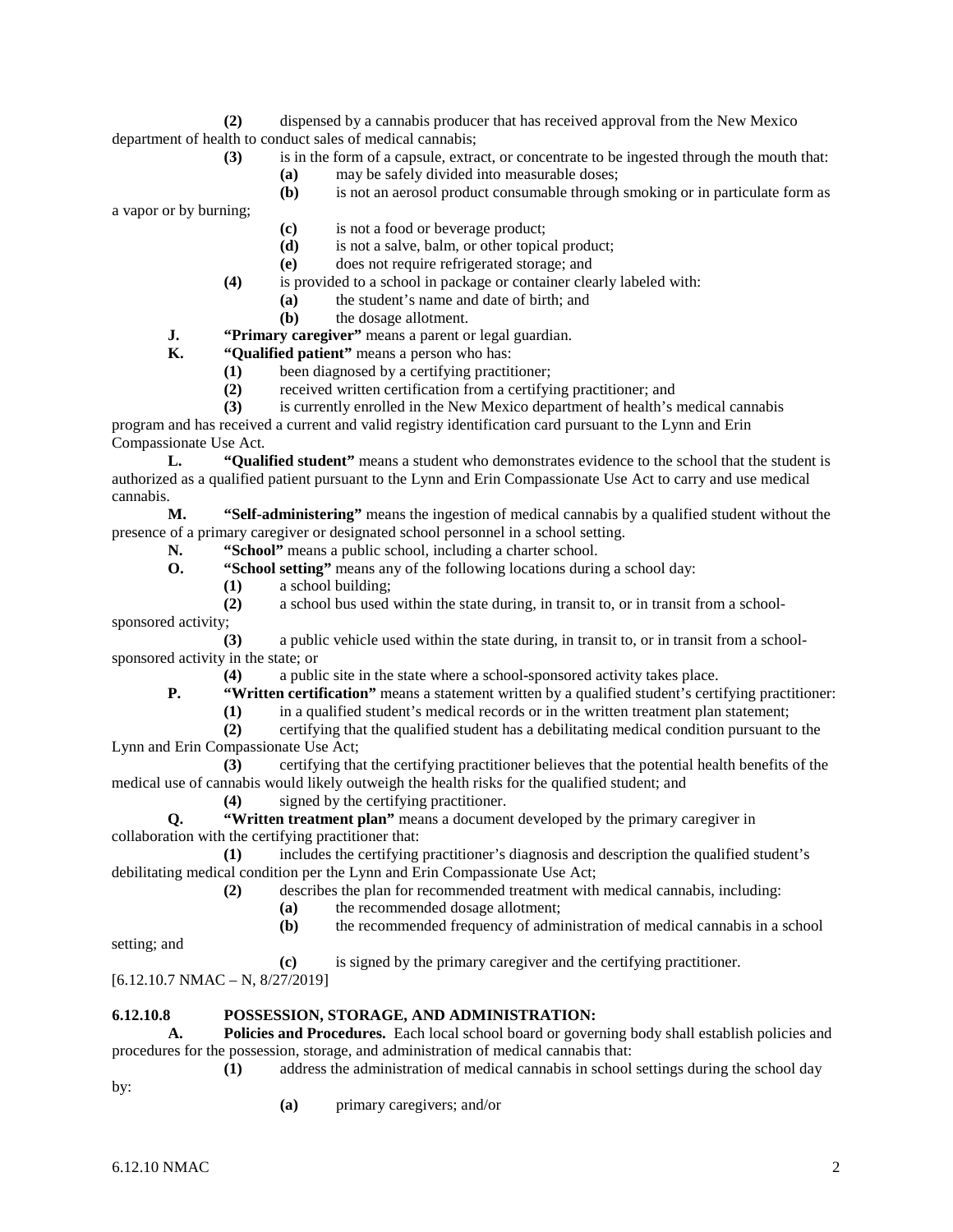- **(b)** designated school personnel;
- **(2)** require the primary caregiver to deliver the medical cannabis in a container clearly

labeled with:

**(a)** the student's name and date of birth; and

**(b)** the dosage allotment;

**(3)** require the provision of a secure location with a locked storage container accessible only by designated school personnel;

**(4)** require the immediate return of medical cannabis used in a school setting outside of school premises to a locked storage container;

**(5)** require the designated school personnel responsible for storage of the qualified student's medical cannabis to return any unused medical cannabis to the primary caregiver at the end of each school year or upon disenrollment, withdrawal, transfer, or graduation of the qualified student, whichever occurs first;

**(6)** require districts to provide appropriate training to all school personnel on medical cannabis policies; and

**(7)** require witnessed clean-up and witnessed destruction of medical cannabis in the event of spillage and waste and notification to the primary caregiver within the same day in which spillage or waste occurs.

**B. Prohibitions**. Each local school board or governing body shall establish policies and procedures for the possession, storage, and administration of medical cannabis that:

**(1)** prohibit a primary caregiver from administering medical cannabis in a manner that creates disruption to the education environment or causes other students to be exposed to medical cannabis;

**(2)** prohibit disciplining a school employee who refuses to administer medical cannabis; and

**(3)** prohibit students from possessing, storing, or self-administering medical cannabis in a

school setting.

 $[6.12.10.8 \text{ NMAC} - \text{N}, 8/27/2019]$ 

**6.12.10.9 PRIMARY CAREGIVER:** School districts and charter schools' policies and procedures regarding primary caregivers' responsibilities shall address a primary caregiver's duty to:

**A.** Demonstrate evidence to the school that the student is authorized as a qualified patient pursuant to the Lynn and Erin Compassionate Use Act.

**B.** Provide a written certification.

**C.** provide a written treatment plan, using the written treatment form posted on the department's website.

**D.** Submit a written release of liability that:

**(1)** releases from civil liability the following persons and entities for acting in accordance with the provisions of Section 22-33-5 NMSA 1978 and this rule, as well as the Lynn and Erin Compassionate Use Act and applicable department of health rules:

**(a)** school districts, school district personnel and volunteers, schools, school personnel and volunteers, local school boards, and local school board members; and

**(b)** charter schools, charter school personnel and volunteers, governing bodies of charter schools, and governing body members;

**(2)** releases the persons and entities listed in Subparagraph (a) of Paragraph (4) of Section B of 6.12.10.9 NMAC, above, from any liability and reimbursement claims for costs associated with accidental spillage or waste of medical cannabis; and

**(3)** acknowledge that the qualified student shall not be entitled to the implementation of the provisions of Section 22-33-5 NMSA 1978 and this rule, as well as the Lynn and Erin Compassionate Use Act and applicable department of health rules, outside of this state.

**E.** Submit to the school a signed Health Insurance Portability and Accountability Act (HIPAA) authorization, using the HIPAA authorization form posted on the New Mexico department of health's website, that permits the school to obtain current information from the department of health regarding the enrollment status of the qualified student in the department of health's medical cannabis program. The HIPAA authorization form shall be retained as a medical record.

**F.** Indicate that a written certification and a written treatment plan shall be valid for no more than one year from the date of issuance and shall be presented to the school at, or prior to, the beginning of the school year for which the written certification and written treatment plan shall apply.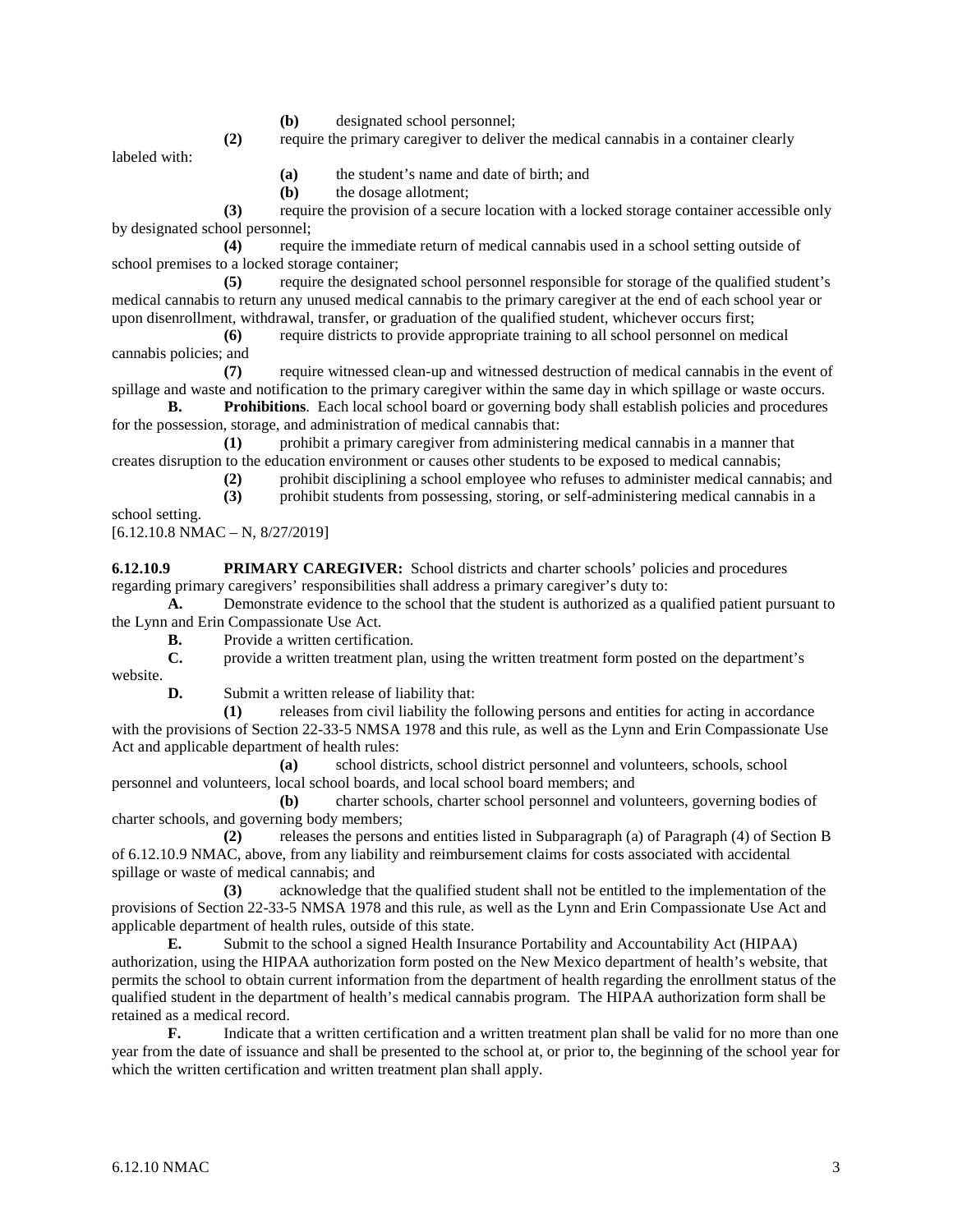**G.** Pick up from the designated school personnel any unused medical cannabis at the end of each school year or upon disenrollment, withdrawal, transfer, or graduation of the qualified student, whichever occurs first.

**H.** Provide the written certification and a written treatment plan, a new release from liability, and a new package or container with clearly labeled identifiers including the qualified student's name, date of birth, and dosage allotment, upon enrollment in a new public school following disenrollment, withdrawal, transfer, or graduation from another school.

 $[6.12.10.9 \text{ NMAC} - \text{N}, 8/27/2019]$ 

**6.12.10.10 DESIGNATED SCHOOL PERSONNEL:** For each local school board or governing body that identifies the school personnel who will serve as designated school personnel under Section 22-33-5 NMSA 1978, policies shall address possession, storage, and administration of medical cannabis to a qualified student.  $[6.12.10.10 NMAC - N, 8/27/2019]$ 

# **6.12.10.11 STUDENTS:**

**A.** Each school district and charter school shall ban a student's possession, use, distribution, sale, or being under the influence of a cannabis product in a manner inconsistent with provisions of the Lynn and Erin Compassionate Use Act.

**B.** No school shall discipline a student who is a qualified student on the basis that the student requires medical cannabis as necessary for the student to attend school.

**C.** No school shall deny eligibility to attend school to a qualified student on the basis that the qualified student requires medical cannabis as a reasonable accommodation necessary for the student to attend school or an in-state school-sponsored activity.

 $[6.12.10.11 \text{ NMAC} - \text{N}, 8/27/2019]$ 

## **6.12.10.12 EXEMPTION FROM RULE; APPEAL PROCEDURES:**

**A.** A school district or charter school may seek an exemption from implementing the provisions of this rule if it receives written communication from the federal government that implementation would result in federal education funding being withheld or withdrawn. The school district or charter school shall deliver electronically such written communication from the federal government to the secretary, who shall review the written communication for compliance with this paragraph. After the secretary confirms compliance with this paragraph, the school district or charter school shall post on its website the written communication from the federal government and notice of the exemption from implementing the provisions of this rule.

**B.** A primary caregiver may appeal the school district's or charter school's exemption by submitting a signed letter to the secretary containing a statement of the facts on which the appeal is based, detailing the basis of the appeal. The secretary or secretary's designee may require additional documentation to be provided by the primary caregiver, school district, or charter school before responding to the appeal. Such additional documentation, if requested, shall be due within 10 days of the request. The secretary shall provide a written response with a final decision within 30 days of receipt of the appeal or within 30 days of receipt of the additional documentation requested, whichever is later. The secretary, at the secretary's discretion, may require a hearing, to be conducted within 60 days of receipt of the appeal, and to include a representative of the school district or charter school, before the secretary or secretary's designee. The secretary shall issue a final decision within 30 days of the hearing.  $[6.12.10.12 \text{ NMAC} - \text{N}, 8/27/2019]$ 

**6.12.10.13 EXEMPTION FROM STATE CRIMINAL AND CIVIL PENALTIES:** In accordance with this rule and New Mexico department of health rules:

**A.** Designated school personnel shall be exempt from civil liability and are authorized within their scope of employment, and their licensure if applicable, to possess, store, and administer cannabis to qualified students in school settings for purposes of implementing the provisions of Section 22-33-5 NMSA 1978, this rule, the Lynn and Erin Compassionate Use Act, and New Mexico department of health rules regarding the Lynn and Erin Compassionate Use Act.

**B.** Designated school personnel shall be exempt from criminal liability, as the department of health deems public schools to be licensees, and deems designated school personnel to be licensee representatives, authorized within their scope of employment, and their licensure if applicable, to possess and store medical cannabis on behalf of qualified students, and to administer medical cannabis to qualified students in school settings, in accordance with Section 22-33-5 NMSA 1978, this rule, the Lynn and Erin Compassionate Use Act, and New